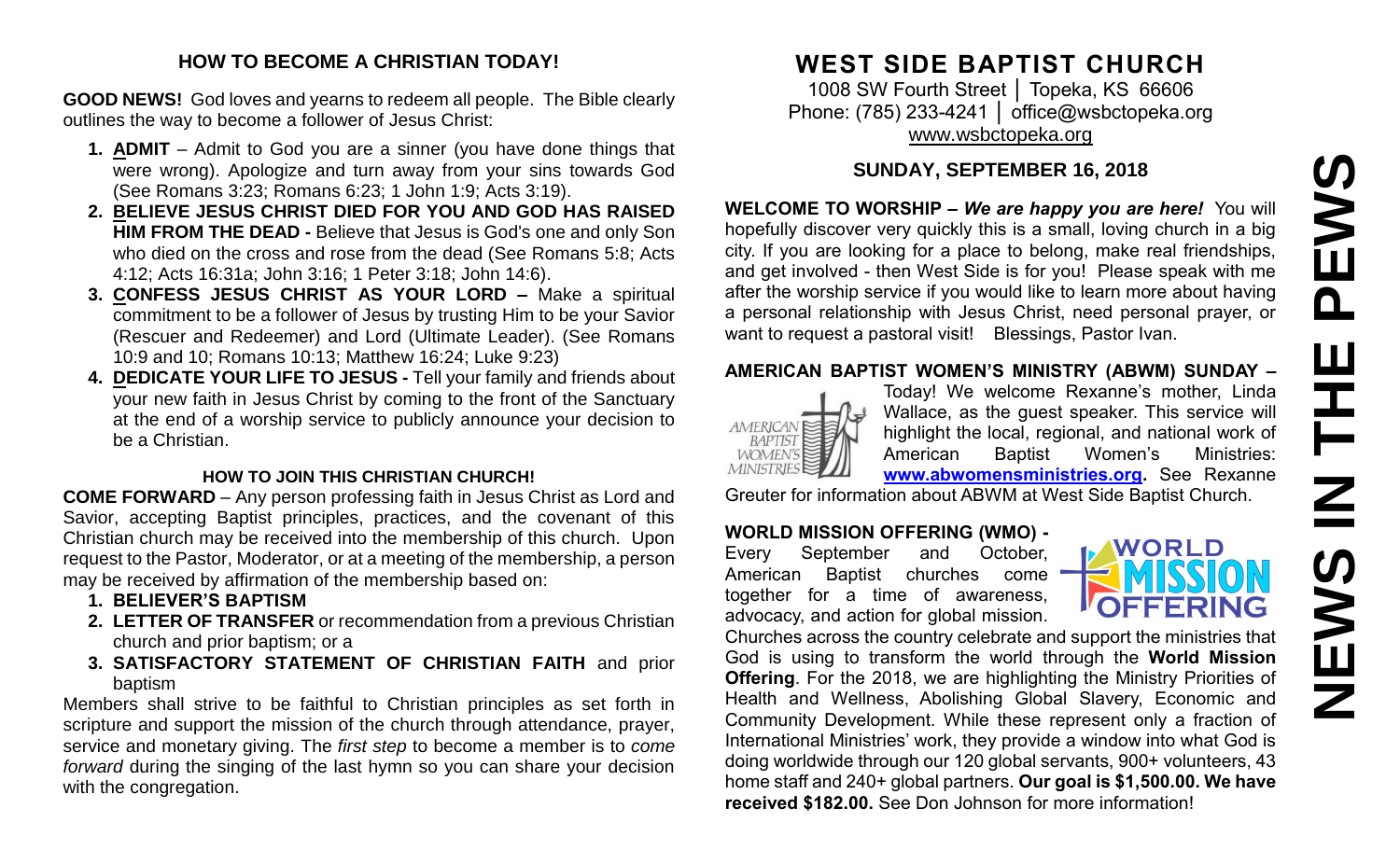**AGAPE BENEVOLENCE FUND** - Your neighbors and friends need your help! The Church receives financial donations overand-above our operating expenses to help members and neighbors in need with medicine, rent/mortgages, utilities, and water bills. Would you consider giving a gift to help our church



family and friends? Donations can be given on Sunday, mailed to the Church, or dropped off at the Church Office (M-F, 8 am to 4 pm). ~Pastor Ivan

#### **AUTOMATED EXTERNAL DEFIBRILLATOR (AED) –** The Heartsaver CPR/AED and First- Aid Training was held on June 28 here at the church. The course provides a 2-year certification and guidelines set forth by the American Heart Association. Those who are now certified are Pastor Ivan Greuter, Jessa Greuter, Macy Greuter, Mark

Arnold, Jim Goodnow and Ernie Longstaff. Thank you all for taking the time to become CPR/AED certified. If there is anyone interested in taking this class, please let me know. ~ Pat Carreno

**BABY CLOSET -** The Baby Closet received a donation from the Diaper Depot. Those items donated were several boxes of diapers, pull ups, and baby wipes. This donation was a big help to keep our diapers in stock. Community Action is now in charge of the Diaper Depot. We are so grateful to the Diaper Depot for their donation. ~ Pat Carreno

**BIBLE STUDY -** Come for the free one-hour small group study of the biblical book **"ACTS OF THE APOSTLES" on Wednesdays at 10:30 am in Holmer Hall**. The Bible study is taught start-to-finish ("Lectio continua"), no previous experience necessary. Bible studies are free and open to the public.

**BOILER REPAIRS –** The Church voted unanimously during the Quarterly Business Meeting on April 29 to accept the **\$43,000.00** bid from McElroy's Mechanical Contractors to repair the boilers this summer. The church has **received \$20,360.07** in donations for these unexpected repairs. See Harry Carpenter for details about the boilers. Talk with Nancy Lindberg, Church Treasurer, about donations and/or a pledge.



# **WEEKLY CALENDAR**

#### **SUNDAY, SEPTEMBER 16 ABWM**

| $8:30$ am         | <b>Breakfast</b>               |
|-------------------|--------------------------------|
| $9:15$ am         | <b>Sunday School</b>           |
| $10:30$ am        | Worship Service (S)            |
| $11:30$ am        | Short Congregation Meeting (S) |
| $2:30 \text{ pm}$ | Mission Meeting (HH)           |
|                   |                                |

#### **MONDAY, SEPTEMBER 17**

| $9:00 - 10:00$ am | Music Committee Meeting (HH)   |
|-------------------|--------------------------------|
| $9:00 - 11:00$ am | <b>Baby Closet Ministry</b>    |
| $6:00 - 9:00$ pm  | Capital City Men's Chorus (FH) |

#### **TUESDAY, SEPTEMBER 18**

| $3:00 - 4:30 \text{ pm}$ | <b>Bylaw Review Committee (HH)</b> |
|--------------------------|------------------------------------|
| $5:30 \text{ pm}$        | Christian Ed Meeting (HH)          |

## **WEDNESDAY, SEPTEMBER 19**

| $10:30$ am       | Bible Study (HH)                          |
|------------------|-------------------------------------------|
| $3:30 - 5:30$ pm | Fruit & Vegetable Food Pantry (FH)        |
| $5:00 - 7:00$ pm | <b>Baby Closet Ministry</b>               |
| $5:30 - 6:00$ pm | Supper (FH)                               |
| $6:00 - 7:00$ pm | WWW Bible Club and Adult Bible Study (HH) |
| $7:00 - 8:00$ pm | Choir Practice (S)                        |

#### **THURSDAY, SEPTEMBER 20**

| $1:00-3:00$ pm | <b>Baby Closet</b> |
|----------------|--------------------|
|----------------|--------------------|

**FRIDAY, SEPTEMBER 21**

#### **SATURDAY, SEPTEMBER 22**

| $1:00$ pm | <b>Worship Team Practice</b> |  |
|-----------|------------------------------|--|
|-----------|------------------------------|--|

#### **SUNDAY, SEPTEMBER 23**

| $8:30$ am  | <b>Breakfast</b>     |
|------------|----------------------|
| $9:15$ am  | <b>Sunday School</b> |
| $10:30$ am | Worship (S)          |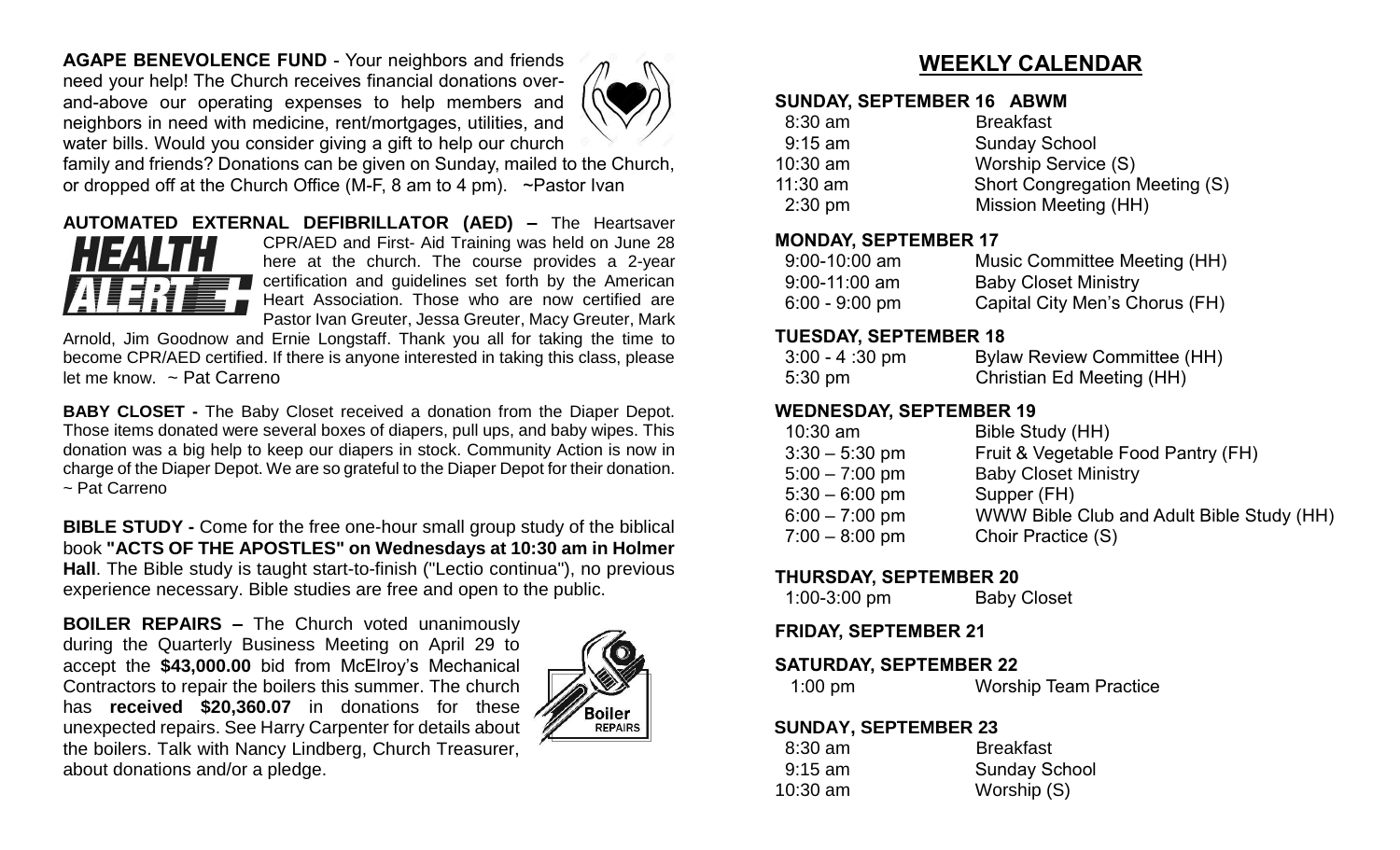# **IN OUR THOUGHTS AND PRAYERS**

Mark Arnold – Healing for health concerns Al Carpenter – Healing for health concerns Bradley Carpenter – Healing for health concerns Harry and Pat Carpenter – Healing for health concerns Pat Carreno – Healing for health concerns Esther Carrier – Healing for health concerns Almira Collier – Healing for health concerns Shirley Dell – Healing for health concerns Larry Gill – Healing (Harry Carpenter's friend) Karen and Reg Kirby – Healing for health concerns Ernie and Judy Longstaff – Healing for health concerns Hilda Lundgren – Healing for health concerns Nancy May – Healing for health concerns Cale Miller – Healing (Harry Carpenter's friend) Marie Merrifield – Healing for health concerns Rogene Moody – Healing for health concerns Don Morris – Healing for health concerns Ken Paslay – Healing for health concerns Cole Payne – Healing for health concerns (Alice and Clarence's grandson) Edward Perkins – Healing for health concerns (Gardner, KS) Becky Poe – Healing for health concerns Jill Roesler – Healing for health concerns Keith Springer – Healing for health concerns (Marianne Spano's brother) Lola Zab – Healing for health concerns (Marianne Spano's sister)

# **HOMEBOUND & CARE FACILITIES:**

\*June Cunningham –Brewster Place \*Etta Landis – Legend \*Helen Farrar – Plaza West Care Center \*Mae Martin – Plaza West \*Gerald Haney – \*Theo Penny – Lawrence \*Russ Hunter – \*Juanita Plankinton – \*Mary Lou Johnson – Aldersgate \*Hazel Smith-Tindall – \*Alice Kieffer – \* \*Reginald Kirby –

**FRUIT & VEGETABLE FOOD PANTRY –** Free bread, fruits, and vegetables on **Wednesdays from 3:30 to 5:30 pm**, while supplies last. PROGRAM ELIGIBILITY: Households living in Topeka area (zip code 66601-66619). INCOME GUIDELINES: None. **ID REQUIRED:** Client must bring a PHOTO ID AND A PIECE OF US MAIL with client's name and



current address for identification. HOUSEHOLDS: One household per address. All food is available at no cost. West Side does not participate in Client Track. **TIME CHANGE: 3:30 to 5:30 PM Starting September 1.**

**HABITAT FOR HUMANITY -** Volunteers Needed! The Habitat for Humanity



Faith Build is an opportunity for our faith groups to put God's love into action. Over 20 Topeka faith groups have come together to construct a home in our Ward Meade Neighborhood. If you are

interested in joining these efforts, please sign-up at [http://www.topekahabitat.org/faith-build.](http://www.topekahabitat.org/faith-build) Or, contact Janice at (785) 234- 4322 or [exec@topekahabitat.org.](mailto:exec@topekahabitat.org) See Don Johnson for details.

**ALMIRA COLLIER** - Received a phone call from Almira Collier. She was at Green Lake and has fallen down some stairs. She has a hair line fracture on the right side of her pelvic bone. She is in a lot of pain but in good spirits. She will be in a nursing home in Markesan, WI. for the next four weeks. Here is the address if you would like to send her a card. Markesan Nursing Home, 1130 N Margaret Street, Markesan WI 53946. You may call 785-213-7649.

**RUMMAGE SALE** – The Outreach Committee **Saturday, September 29 from 8:00 am to 2:00 pm.** If you interested in reserving a table, please call the Church Office at 233-4241. "We have a limited number of tables - first come, first serve."



**TABLES: 2.5 x 8 (5) and 2.5 x 6 (4) 12 Round tables 5 ft diameter** See Mark Calloway for more information.